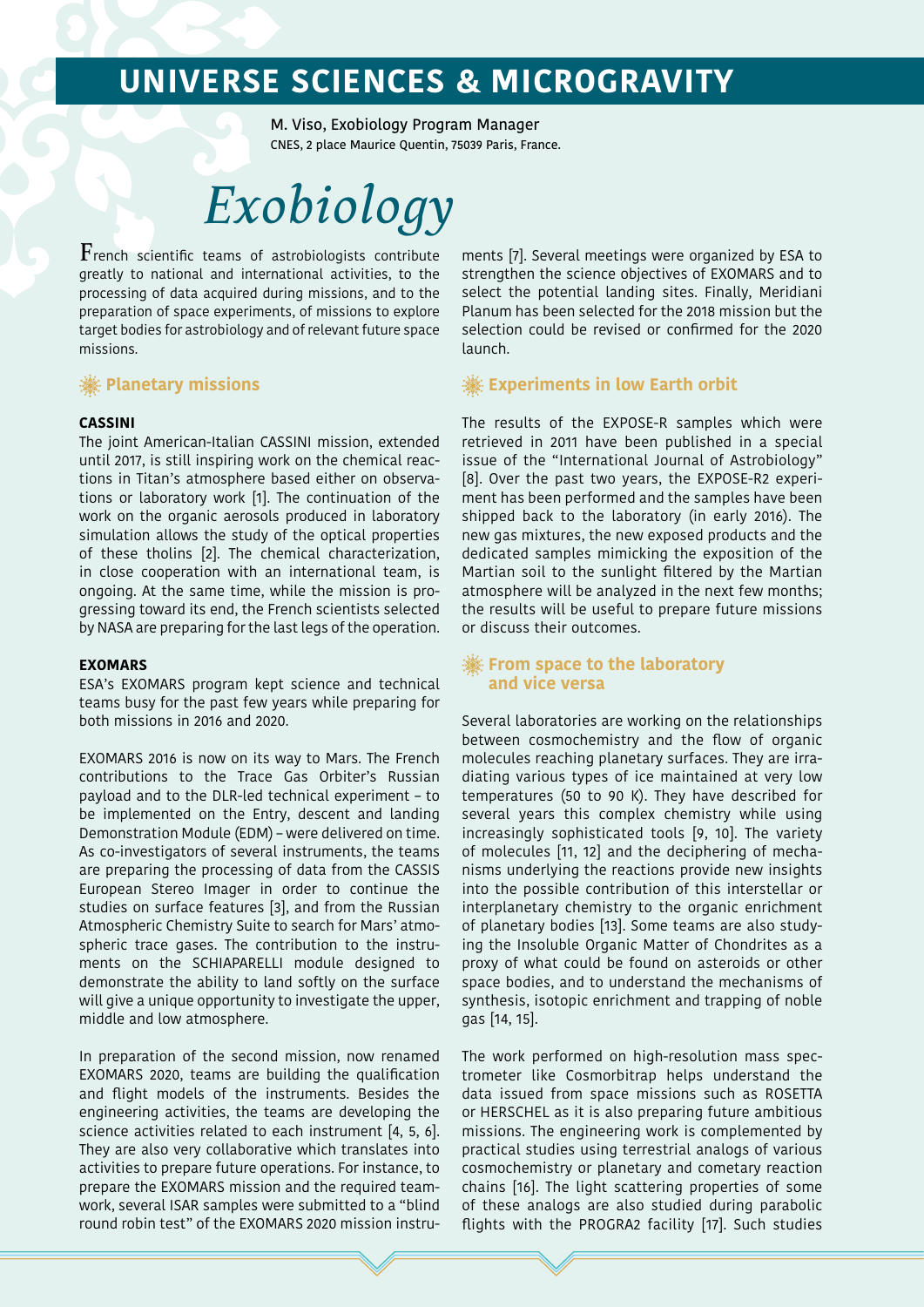### *Exobiology*

**Fig. 1:** The US and French teams testing the Raman spectrometer of Supercam for MARS 2020 at the Los Alamos National laboratory. © IRAP

are also applied to track cosmic objects and to understand direct observation and measurements [18].

While ESA nearly cancelled the ICAPS instrument dedicated to the study of optical properties or grains in space, the teams are working with their European colleagues to achieve the scientific objectives using different means.

#### **<b>※ New intruments for new missions**

In July 2014, NASA announced the selection of the instrument suite for the MARS 2020 mission. SUPERCAM, a US-led instrument with a very significant contribution of French laboratories, was selected. This new instrument is based on the CHEMCAM heritage. It has worked aboard CURIOSITY since 2012, giving key mineralogical information on the habitability of Gale Crater (latest reference [19]). SUPERCAM will be more powerful with the addition of an IR spectrometer, a Raman Spectrometer and a color camera. The technical and science work is proceeding at full speed to be ready for a 2020 launch.

Several other projects are organized with national or international consortia to prepare future science or exploration missions. For instance, with the study phase of VITRINE, a suite of new "nano-payloads" is being prepared; they require limited-capability room, energy and data links from a platform. Those "nano-payloads" are designed to be hosted by nanosatellites, space stations or other satellites or probes, in order to expose samples – solid compounds, gaseous mixtures and extemporaneously produced cosmic ices – to space radiations, including sunlight. The design is based on specifications from the science experimental findings described in the chapter about cosmochemistry in laboratory.

#### **※ Outreach**

The agency supported an annual astrobiology course organized by Dr. Muriel Gargaud, the University Paris XII and the University of Bordeaux, dedicated to PhD students (RED, Rencontres d'Exobiologie pour Doctorants). Lastly, thanks to the support of the agency as well as several other institutions in Europe and Canada, the scientific community was able to finalize the second edition of the "Encyclopedia of Astrobiology" [20]. The astrobiology science community is involved in the international organization – European Astrobiology Network Association – and in the national Société Française d'Exobiologie; it contributes to organizing an annual congress and a dedicated workshop. The latest, held at CNES in May 2016, gathered more than 80 scientists and was entitled "From space molecular diversity to the homochirality of living bodies".



#### REFERENCES

[1] Carrasco, N., et al. (2015), The AMINO experiment: methane photolysis under Solar VUV irradiation on the EXPOSE-R facility of the International Space Station, International Journal of Astrobiology, **14(1)**, 79–87.

[2] Brasse, C., et al. (2015), Optical constants of Titan aerosols and their tholins analogs: Experimental results and modeling/ observational data, Planetary and Space Science, **109–110**,159-174.

[3] Pilloried, C., et al. (2016), Formation of gullies on Mars by debris flows triggered by CO2 sublimation, Nature Geoscience, **9**, 65-69.

[4] Westall, F., et al. (2015a), Biosignatures on Mars: what, where and how? Implications for the search for Martian life, Astrobiology, **15(11)**, 998-1029.

[5] Westall, F., et al. (2015b), Archean (3.33 Ga) microbe-sediment systems were diverse and flourished in a hydrothermal context, Geology, **43(7)**, 615-618.

[6] Ciarletti, V., et al. (2015), Bistatic sounding of the deep subsurface with a Ground Penetrating Radar - Experimental validation, Planetary and Space Science, **117**, 177-183.

[7] Bost, N., et al. (2015), Testing the ability of the EXOMARS 2018 payload to document geological context and potential habitability on Mars, Planetary and Space Science, **108**, 87-97.

[8] International Journal of Astrobiology, (2015), **14(1)**, 142.

[9] Vinogradoff, V., et al. (2015), Carbon Dioxide Influence on the Thermal Formation of Complex Organic Molecules in Interstellar Ice Analogs, Astrophysical Journal Letters, **809**, L18.

[10] Fresneau, A., et al. (2015), Ice chemistry of acetaldehyde reveals competitive reactions in the first step of the Strecker synthesis of alanine: formation of HO-CH(CH3)-NH2 vs. HO-CH(CH3)-CN, Monthly Notices of the Royal Astronomical Society, **451**, 1649–1660.

[11] Meinert, C., (2016), Ribose and related sugars from ultraviolet irradiation of interstellar ice analogs, Science, **352**, 208-212.

[12] de Marcellus, P., et al. (2015), Aldehydes and sugars from evolved precometary ice analogs: Importance of ices in astrochemical and prebiotic evolution, PNAS, **112**, 965.

[13] Martins, Z., et al. (2015), Amino acids and organic compounds in the Paris meteorite: the most primitive CM2 chondrite, MPS, Accepted.

[14] Biron K., et al. (2015), Towards an experimental synthesis of the chondritic insoluble organic matter, Meteoritics and Planetary Science, **50**, 1408-1422.

[15] Chakraborty, S., et al. (2014), Massive isotopic effect in vacuum UV photodissociation of N2 and implications for meteorite data, Proc. Nat. Acad. Sci., **111**, 14704.

[16] Somogyi, A., et al., The Role of Ultrahigh Resolution Fourier Transform Mass Spectrometry (FT-MS) in Astrobiology-Related Research: Analysis of Meteorites and Tholins, International Journal of Molecular Spectroscopy, In press.

[17] Levasseur-Regourd, A.C., et al. (2015), Laboratory studies relevant to linear polarization (Chapter 5), in: Polarization of stars and planetary systems, eds, Cambridge University Press, 62-80.

[18] E. Hadamcik, E., et al. (2016), Imaging polarimetry of comet 73/Schwassmann-Wachmann 3 main fragments during its 2006 apparition, Planet & Space Sci., **123**, 51-62.

[19] Jackson, R.S., et al. (2016), ChemCam Investigation of the John Klein and Cumberland Drill Holes and Tailings, Gale Crater, Mars, Icarus.

[20] Gargaud, M., et al. (2015), (Eds.); Encyclopedia of Astrobiology, second edition, XLV, Springer, 2737.

**Cosper 2016** 

35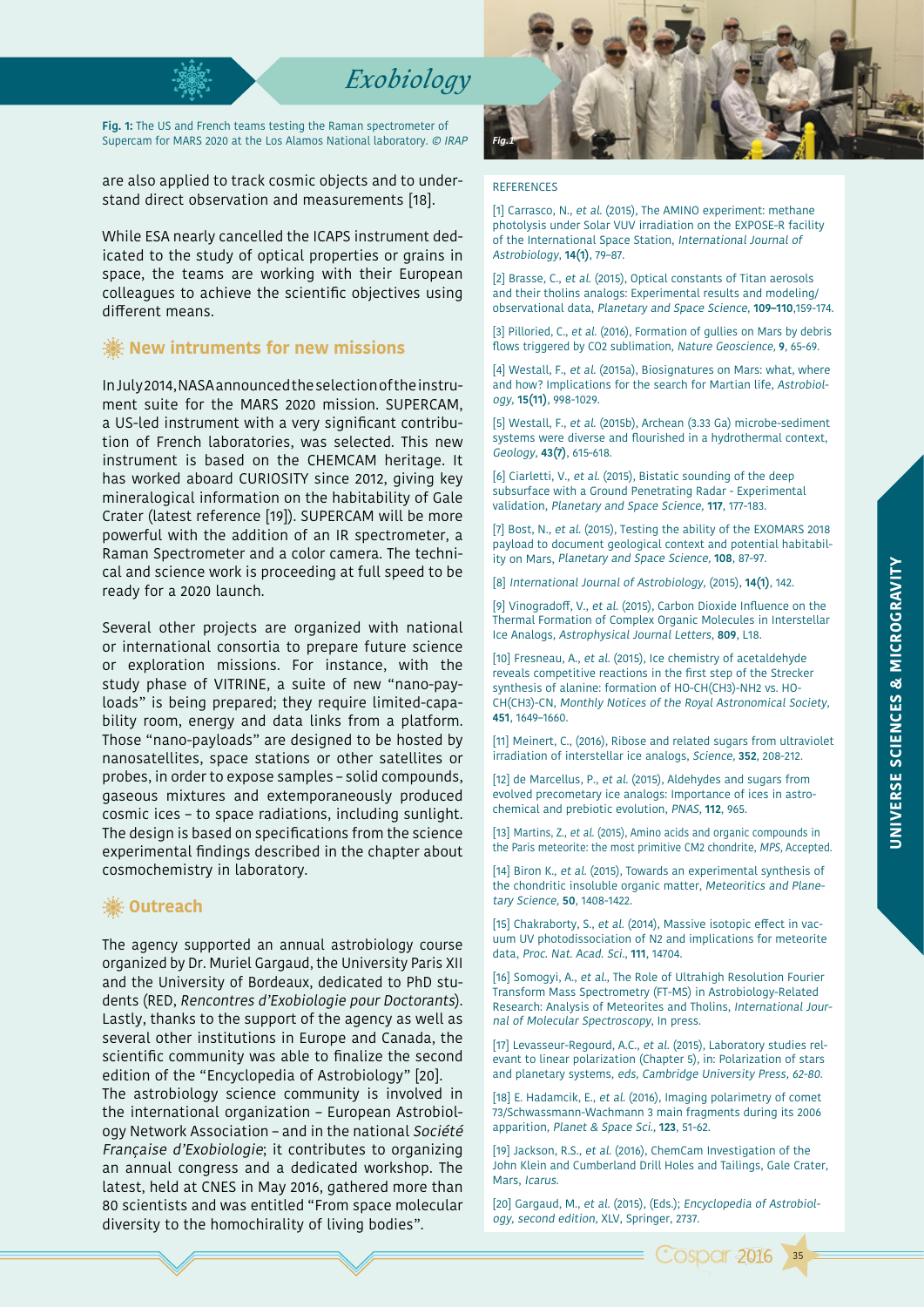# **UNIVERSE SCIENCES & MICROGRAVITY**

M. Viso, Exobiology Program Manager CNES, 2 place Maurice Quentin, 75039 Paris, France.

*Exobiology*

### EXOMARS: looking for a proof of concept



The EXOMARS program was proposed by the European Space Agency (ESA) in 2003 and adopted and subscribed by the ESA Member States in 2005. From then on, the concepts were subjected to several variations before reaching the current configuration. EXOMARS is an ambitious program now shared with the Russian space agency (ROSCOSMOS). This technological program aims to demonstrate the capability of Europe to land softly on the surface of Mars, to remotely operate a vehicle on the surface, to drill the ground up to two meters and to analyze selected samples. To achieve these goals, two missions are launched to the Red Planet. The EXOMARS 2016 mission was launched on March 14 and is on track to arrive at Mars on October 19. Its spacecraft, the Trace Gas Orbiter (TGO), will act first as a remote sensing satellite and then as a relay between the Earth and the Martian surface. It carries the Entry, descent and landing Demonstrator Module (EDM) for entering the Martian atmosphere, called "SCHIAPARELLI". In 2020, a second mission will be launched atop a Proton rocket from the Baikonur Cosmodrome. This mission will deliver a Russian science platform and a European vehicle to the Martian surface. Both have a suite of instruments. On the vehicle, the complex suite of instruments requires a coordinated interpretation of the geological and chemical data. The development has now reached a sufficient level to have a proof of concept using terrestrial samples as references to train scientists to this new way for collaborative work.

The future EXOMARS rover mission (ESA/ROSCOSMOS), to be launched in 2020, will investigate the habitability of the Martian surface and near subsurface, and search for traces of past life in the form of textural biosignatures and organic molecules embedded in the geological record.

The EXOMARS rover is equipped with a suite of instruments developed across Europe by laboratory consortia and in Russia. The first instrument suite is dedicated to the contextual study using several cameras including a visible panoramic and stereo imaging camera (PanCam) coupled with a high-resolution camera (HRC), and an infrared spectrometer (ISEM) to identify hydrated minerals, and more generally, to characterize the composition of Martian surface materials (minerals and rocks) in the thin uppermost layer. This suite is complemented with a ground penetrating radar (WISDOM) to decipher the subsurface structure within the first meters (up to five meters). The observations will be completed with mea-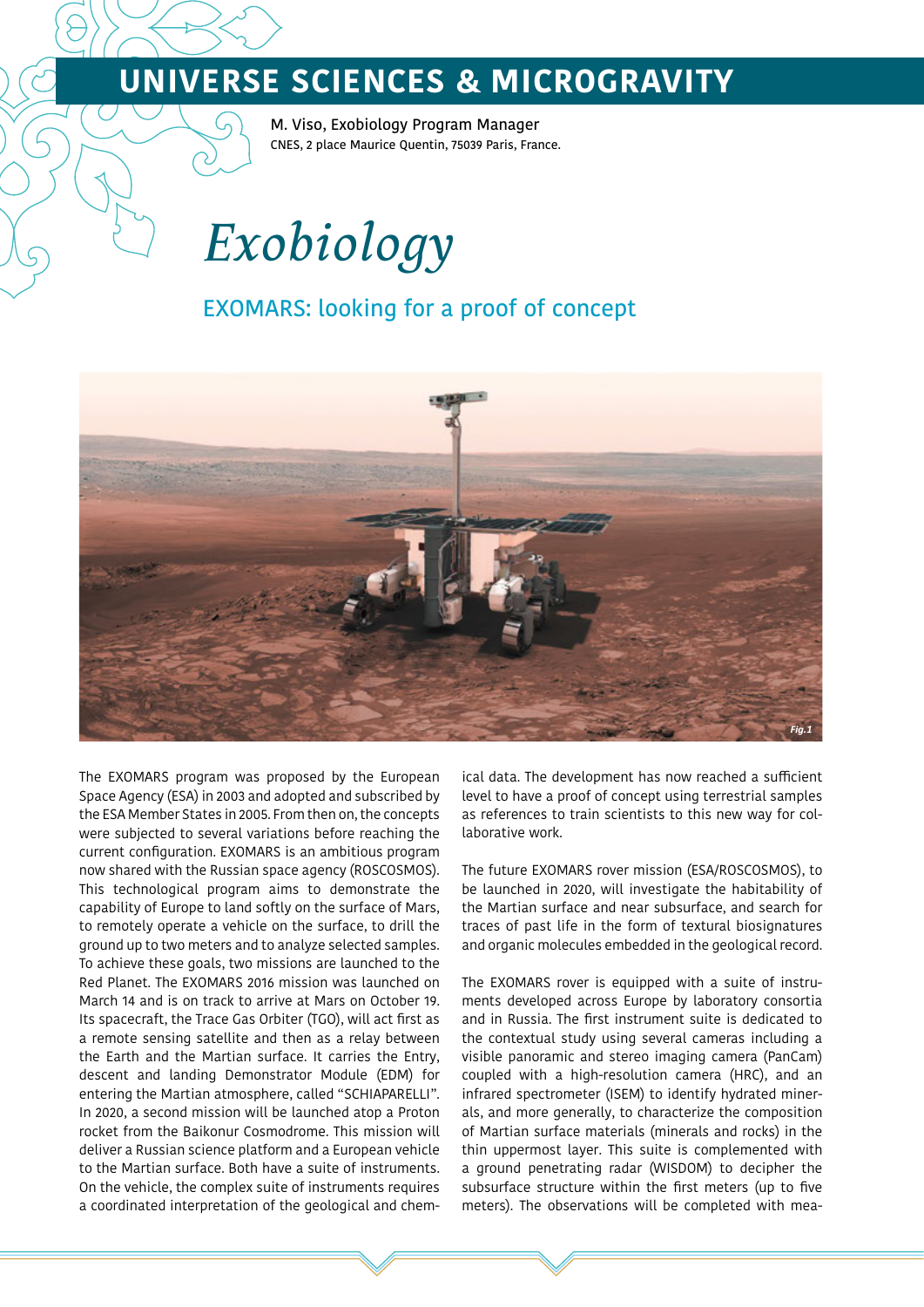## *Exobiology* **SCIENTIFIC**





**Fig. 1:** ESA's ExoMars Rover provides key mission capabilities: surface mobility, subsurface drilling and automatic sample collection, processing, and distribution to instruments. It hosts a suite of instruments, known as the Pasteur payload, dedicated to exobiology and geochemistry research. © ESA

**Fig. 2:** Kitty's Gap Chert, a ~3.5 billion-year old volcanic sediment deposited in an infilling tidal channel on an early Earth characterized by environmental conditions similar to those found locally on early Mars, was used in a blind test of the ExoMars instrument payload. It is in these kinds of sediments that the landing site of ExoMars will be chosen. © CBM

**Fig. 3:** The qualification model of Micromega which was used in the round robin blind test. © IAS

surements of subsurface hydrogen content using a neutron spectrometer (ADRON). The second set of instruments is designed to drill and collect soil and rock samples (DRILL) while characterizing the various layers by spectrometry (MA\_MISS). The fines produced during the drill and the collected samples will be characterized by an imager (CLUPI) prior to being processed by a crushing station. The resulting powder will be analyzed by the third set of instruments in the analytical laboratory. The visible and infrared spectro-imager (MICROMEGA) coupled with the Raman laser spectrometer will determine the interest of the sample in order to be processed and analyzed by the gas chromatograph-mass spectrometer (MOMA) searching for organic molecules.

This sophisticated suite of instruments on the European rover will provide a wealth of data to be analyzed by several teams of specialists with different science backgrounds. To prepare this operational and scientific analysis, at the initiative of the "Centre de Biologie Moléculaire" (Orléans, France), various teams are part of a round-robin sample analysis. The main goal is to coordinate and integrate the data and findings from different instruments and teams into the same two well-known reference samples.

In support of this mission, a selection of relevant Mars analogue materials has been characterized and stored for several years in the International Space Analogue Rockstore (ISAR), hosted in Orléans, France. Two ISAR samples were analyzed by prototypes of the EXOMARS rover instruments used for a petrographic study. The objective was to determine whether a full interpretation of the rocks could be achieved on the basis of the data obtained by the EXOMARS visible-IR imager and spectrometer (MicrOmega), the close-up imager (CLUPI), the drill mounted infrared spectrometer (MA\_MISS) and the Raman spec-



trometer (RLS), first separately then in their entirety. In order not to influence the initial instrumental interpretation, the samples were sent to the different teams without any additional information. This first step was called the "Blind Test" phase. The data obtained by the instruments were then complemented with photography of the relevant outcrops (as would be available during the EXOMARS mission) and presented to two geologists tasked with the interpretation. The context data and photography of the outcrops and of the samples were sufficient for the geologists to identify the rocks. This initial identification was crucial for the subsequent iterative interpretation of the spectroscopic data. The data from the various spectrometers was, thus, cross-calibrated against the photographic interpretations and against each other. In this way, important mineralogical details, such as evidence of aqueous alteration of the rocks, provided relevant information concerning potential habitable conditions. The final conclusion from this test is that, when processed together, the EXOMARS payload instruments produce complementary data allowing reliable interpretation of the geological context and potential for habitable environments. This background information is fundamental for the analysis and interpretation of organics in the processed Martian rocks.

#### **REFERENCES**

[1] Bost, R., et al. (2015), Testing the ability of the EXOMARS 2018 payload to document geological context and potential habitability on Mars, Planetary and Space Science, Elsevier, **108**, 87-97. doi.org/10.1016/j.pss.2015.01.006

**Cospar 2016** 

37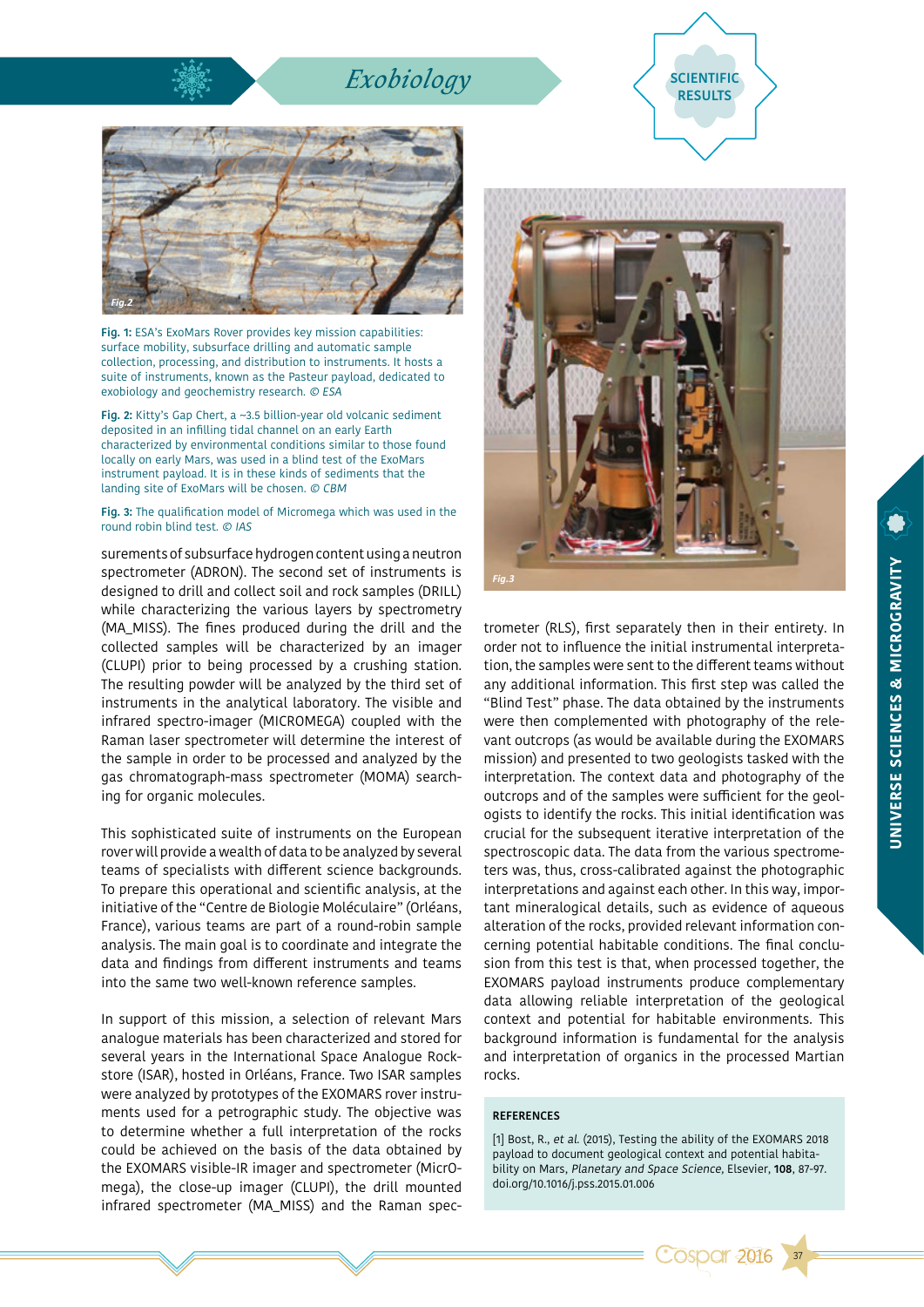# **UNIVERSE SCIENCES & MICROGRAVITY**

M. Viso, Exobiology Program Manager CNES, 2 place Maurice Quentin, 75039 Paris, France.

*Exobiology*

### EXPOSE-R: Chemistry in the sunlight

Several experiments have been conducted outside Earth orbiting spacecraft since the beginning of the space station era. French astrobiology scientists have been involved in these space experiments since the early phase of space stations. Various instruments have been sent several times aboard the Soviet space station MIR. Numerous experiments have been conducted simultaneously, including the exposure of amino acids or other chemical or biological compounds. The results highlighted here deal with the effect of sunlight – understood as the full range of electromagnetic radiations emitted by the Sun – on methane. The effects of the sunlight could imitate some of the chemical reactions initiated on the upper layer of the atmosphere of Titan, one of Saturn's satellites. The EXPOSE-R2 experiment stayed on board the ISS for about two years.

The study of the evolution of organic matter subjected to space conditions, and more specifically to Solar photons in the vacuum ultraviolet range (120–200 nm) has been implemented on the ISS. Recently published papers summarize the first results extracted from the samples which were retrieved from space and from reference ground experiments. The photochemistry experiment called AMINO [1] has been conducted during 22 months between November 2008 and January 2011 on the EXPOSE-R ESA facility, outside the ISS. Defined chemical mixtures with relevance to astrobiology (connected to comets, carbonaceous meteorites and micrometeorites, the atmosphere of Titan and RNA world hypothesis) have been selected and exposed to space environment.

The EXPOSE facility, ordered by ESA, was built by an industrial consortium and designed to accommodate three trays. Each tray is able to support four sample holders. Those holders are customized for each type of experiment or samples. CNES sponsored several experiments whose samples have been accommodated in small cylinders made of stainless steel and closed by magnesium fluoride windows (MgF2). Magnesium fluoride is transparent over wavelengths from the vacuum ultraviolet (115 nm) up to the mid-infrared (mid IR) (10 µm). These characteristics allow the use of the same window for exposure (VUV) and analysis of the organic compounds (mid IR).

The methane experiment (see [2]) used closed cells whose body was made of two half-cylinders screwed into each other and closed at the distal end with magnesium fluoride windows. The long-term tightness was ensured by a brazing of the windows on each half cylinder and the soldering of the cylinders after filling and closing the cells. A first set of cells (Titan 1) was filled with a mixture of methane, di-nitrogen and helium (33.3%, 53.3%, 13.4%). The second set was filled with a mixture of methane, dinitrogen, carbon dioxide and helium (33.3%, 46.7%, 6.7%, 13.4%). The total pressure in each cell was of 1.5x105 Pa.

The design of the experiment was such that while a sample was facing out, a twin reference sample was screwed underneath to prevent its exposure to sunlight, though it was submitted to the same conditions. During mission preparation, several reference samples were also prepared to be kept on the ground at the German Aerospace Agency (DLR) facility in Cologne. One was submitted to a temperature cycling like the flight experiment; the other was kept at 278K.

After the recovery of EXPOSE-R2, brown stains were displayed on the facility and a thin absorbing film was detected on the windows. Results showed that methane consumption was lower than expected, carbon dioxide did not decreased and there was ethane, propane, iso-butane and a few traces of n-pentane in the irradiated cells. The presence of carbon dioxide did not change the rate of methane consumption. When the chain was longer, the concentration of the various compounds was lower and decreased by a factor 5 for each one-carbon-atom elongation of the chain. A thin film of solid deposit was also detected onto the inside face of the exposed cells. This organic thin deposit displayed traces of N-H bonds. On the one hand, this result is surprising because magnesium fluoride prevents the direct photo-dissociation of di-nitrogen. However, the high pressure of the various compounds in the cell could explain the appearance of this nitrogenated deposit and the deviation, compared to Titan's atmosphere, in the ratio between the five produced carbon chains and the lack of unsaturated species (such as ethylene and butylene) or benzene.